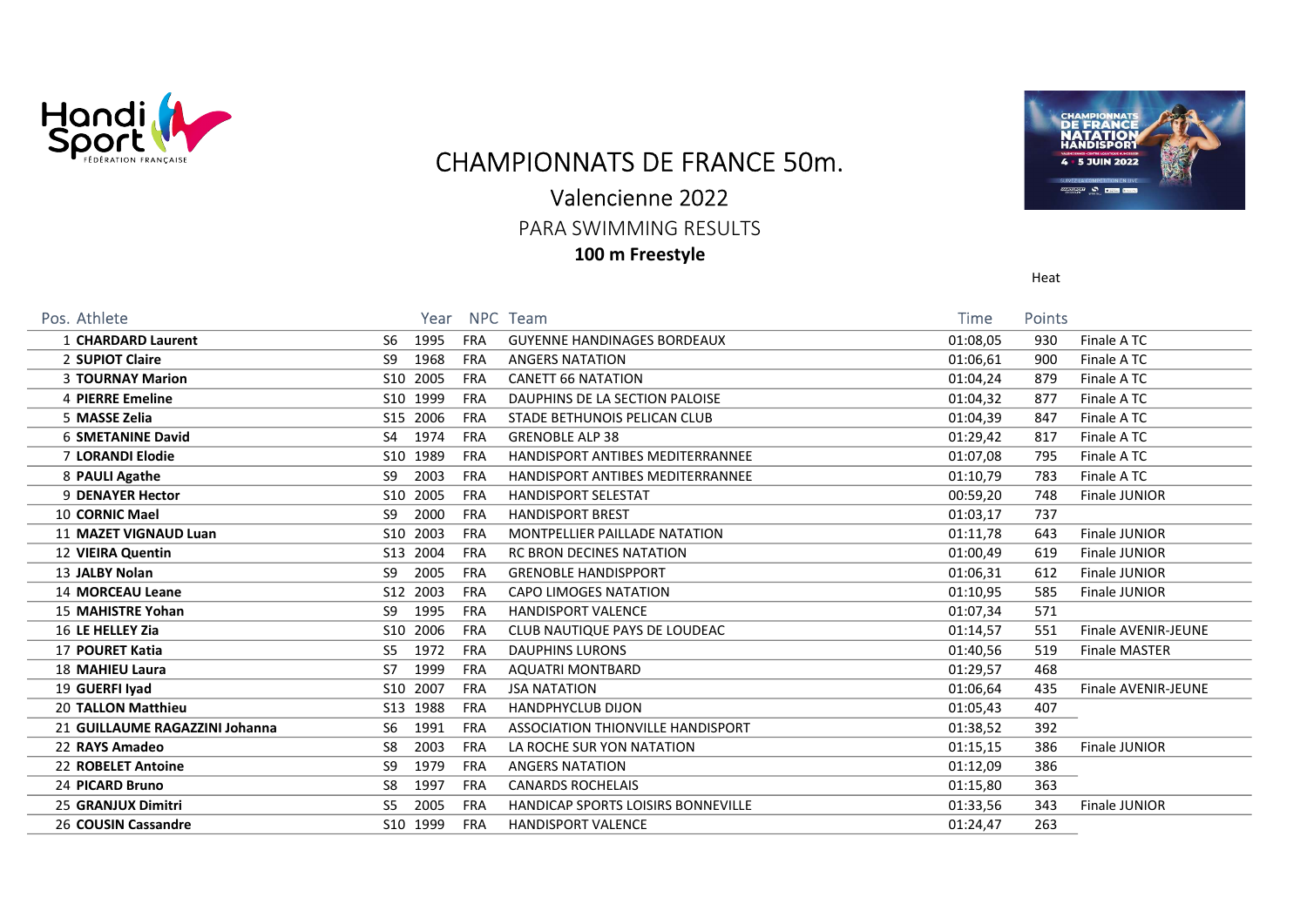

### CHAMPIONNATS DE FRANCE 50m.

#### Valencienne 2022

PARA SWIMMING RESULTS

100 m Freestyle



Heat

| Pos. Athlete                  |                 | Year     |            | NPC Team                                    | Time     | Points         |                      |
|-------------------------------|-----------------|----------|------------|---------------------------------------------|----------|----------------|----------------------|
| 27 DESFOSSES Laurine          | S8              | 2006     | <b>FRA</b> | CO CESSON VERT SAINT DENIS                  | 01:36,35 | 211            | Finale AVENIR-JEUNE  |
| 28 CHAPUY Selam               | S5              | 2005     | <b>FRA</b> | SAINT ETIENNE HANDISPORT                    | 01:57,15 | 186            | Finale JUNIOR        |
| 29 GREFFIER-GROMAIRE Fabrice  |                 | S15 1968 | <b>FRA</b> | CLUB NAUTIQUE DE NEVERS                     | 01:16,26 | 160            | <b>Finale MASTER</b> |
| <b>30 PASQUIER Maiwenn</b>    |                 | S10 2009 | <b>FRA</b> | DAUPHINS DE CHATELLERAULT                   | 01:29,81 | 155            | Finale AVENIR-JEUNE  |
| 31 BEN HASSINE Adam           | S9              | 2009     | <b>FRA</b> | CLUB DES HANDICAPES SPORTIFS AZUREENS CANNS | 01:20,77 | 139            | Finale AVENIR-JEUNE  |
| <b>32 LAURENT Elise</b>       | S9.             | 1992     | <b>FRA</b> | <b>HANDISPORT VALENCE</b>                   | 01:36,54 | 121            |                      |
| 33 XAVIER Lea                 | S5              | 1996     | <b>FRA</b> | MONTPELLIER PAILLADE NATATION               | 02:02,62 | 119            |                      |
| 34 BEN CHRIF Nawfal           | S9              | 2008     | FRA        | <b>TOAC NATATION</b>                        | 01:22,03 | 115            | Finale AVENIR-JEUNE  |
| 35 VERON Julie                | S <sub>9</sub>  | 2007     | <b>FRA</b> | <b>HANDISPORT BREST</b>                     | 01:37,62 | 107            | Finale AVENIR-JEUNE  |
| 36 BORALI Lenaig              | S15             | 2008     | <b>FRA</b> | <b>HANDISPORT BREST</b>                     | 01:31,78 | 106            | Finale AVENIR-JEUNE  |
| 37 BORGELLA Pierre            | S9              | 2001     | <b>FRA</b> | CENTRE ENTRAINEMENT A LA PERFORMANCE        | 01:22,73 | 104            |                      |
| 38 VERMEERSCH Jason           | S7              | 2002     | <b>FRA</b> | AMSLF SPORTS ET HANDICAPS                   | 01:33,31 | 87             |                      |
| 39 ROCHDI Chams               | S8              | 2009     | <b>FRA</b> | <b>GUYENNE HANDINAGES BORDEAUX</b>          | 01:47,20 | 69             |                      |
| <b>40 LE DRAOULLEC Xavier</b> |                 | S10 1961 | <b>FRA</b> | AMSLF SPORTS ET HANDICAPS                   | 01:22,97 | 41             | <b>Finale MASTER</b> |
| 41 SENIGRA Melisa             |                 | S10 1976 | <b>FRA</b> | CLUB DE NATATION SPORTIVE LES ALBATROS      | 01:41,50 | 35             | <b>Finale MASTER</b> |
| <b>41 BOUAOUN Ines</b>        | S7              | 1989     | <b>FRA</b> | <b>HANDIVIENNE</b>                          | 01:57,70 | 35             |                      |
| <b>43 CHARVET Elea</b>        | S9              | 2002     | <b>FRA</b> | CENTRE ENTRAINEMENT A LA PERFORMANCE        | 01:47,06 | 32             |                      |
| <b>43 MARTIN BORIE Elisa</b>  | S5              |          | 2005 FRA   | <b>HANDISPORT LYONNAIS</b>                  | 02:15,79 | 32             |                      |
| 45 BERTOUX Jean-Daniel        | S6              |          | 1977 FRA   | <b>TOAC NATATION</b>                        | 01:46,05 | 29             | <b>Finale MASTER</b> |
| 46 ALVAREZ MINA Dominique     | S <sub>10</sub> |          | 2009 FRA   | NEPTUNE CLUB DE FRANCE                      | 01:25,93 | 22             |                      |
| 47 RERIBALLAH Liana           | S <sub>10</sub> |          | 2010 FRA   | ASSOCIATION THIONVILLE HANDISPORT           | 01:45,13 | 20             |                      |
| <b>48 CHEVREUIL Nicole</b>    | S <sub>10</sub> |          | 1955 FRA   | <b>HANDI NAT REGION NAZAIRIENNE</b>         | 01:45,32 | 19             | Finale MASTER        |
| <b>49 LAFITTE Catherine</b>   | S8              |          | 1968 FRA   | <b>CANARDS ROCHELAIS</b>                    | 01:58,57 | 15             | <b>Finale MASTER</b> |
| 50 FLEURY Laurine             | S <sub>15</sub> |          | 2003 FRA   | <b>MONTPELLIER PAILLADE NATATION</b>        | 01:46,08 | 13             |                      |
| 51 GAUTIER Paul               | S5              |          | 2005 FRA   | ASSOCIATION THIONVILLE HANDISPORT           | 02:04,53 | 5              |                      |
| 52 JALBY Lucie                | S <sub>10</sub> |          | 2008 FRA   | <b>GRENOBLE HANDISPPORT</b>                 | 01:56,61 | $\overline{2}$ |                      |